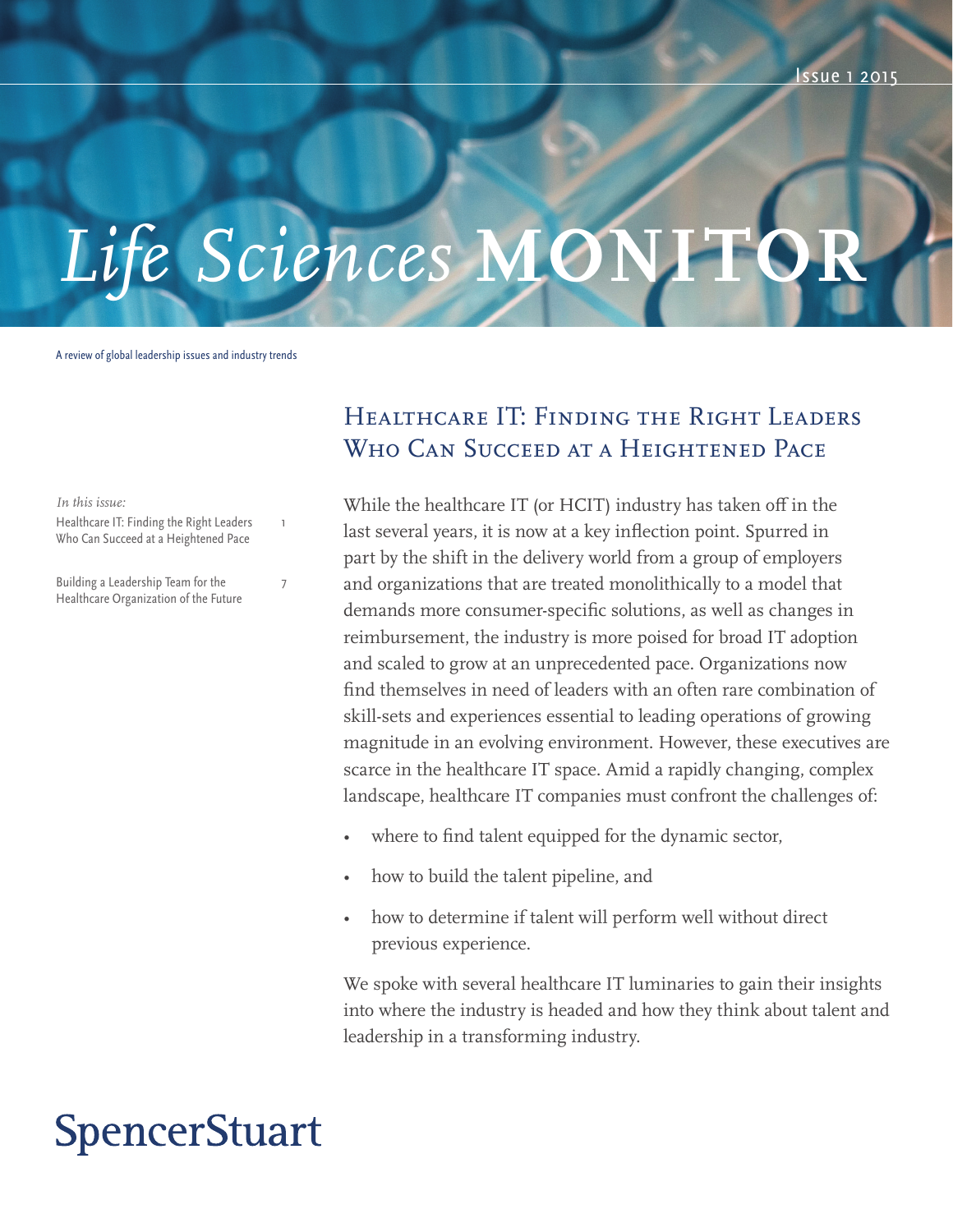#### **An industry in flux**

Martin Coulter, CEO of Patients Like Me, shared that the recent push for transparency and accountability in healthcare from both consumers and the government has resulted in payors, providers and, to some extent, regulators beginning to adopt and experiment with technology and data in ways not seen before. "The overall market for healthcare technology is really shaped by two big influencers: One is the general market for technology," said Neil de Crescenzo, CEO of Emdeon. "The healthcare market is not going to be immune to sea changes in technology, namely social, mobile, analytics and cloud. The second is the societal need to have healthcare work more as a system." Industry veterans predict an influx of new startup companies. "Someone will come in and build the healthcare version of OpenTable or Kayak," commented Paul Black, CEO of Allscripts Healthcare Solutions.

As the industry becomes more mature, leaders also anticipate an evolution in how data is used. Neil Hunn, group vice president for Roper Industries posited, "I think the next evolution, now that data is being captured electronically, is what to do with the data? How do you help the entire ecosystem of payors, providers and patients enable more efficient, coordinated care at lower costs?"

"It's more about data management than it is data gathering and that is a huge gulf in terms of skillsets required in those business models," echoed Andy Eckert, CEO of TriZetto, which was recently acquired by Cognizant. To seize opportunities of not just collecting, but using data to drive decisions in the space, Black predicts new startups with fresh perspectives will emerge around data analytics, "companies that can use and repurpose

the data collected, that are not encumbered by 20 or 25 years' worth of 'here is the way it's been done' or 'here's the way I was taught to think.'"

These myriad changes will require new skill-sets; each of the leaders we spoke with identified the shortage of talent ready to lead in an increasingly consumer-driven industry as a key challenge going forward.

#### **Leadership qualities for a changing landscape**

Building a world-class healthcare IT organization amid a classic industry shift, likened by Black as moving from mainframes to mini computers to PCs, requires top talent and performance at every level. However, today's complex environment requires senior leaders with a particular set of skills and qualities needed to navigate this new landscape. Trace Devanny, president of the healthcare business of Nuance, said, "There is an extreme shortage of senior executive talent in this space with the necessary leadership, experience and technical knowledge required to lead today's increasingly complex organizations and, particularly, the organizations of the future." Devanny views these intricate talent issues through the lens of a leadership life cycle. From energizing the organization to possessing domain knowledge, the industry requires leaders with the diverse skills and attributes necessary to navigate — and sustain — this cycle *(see figure on next page).*

#### **Pursuing nontraditional sources of senior leadership talent**

The overall evolution in the industry demands a similar evolution in where companies look for talent. With a scarce supply of proven leaders, healthcare IT companies may need to turn to unconventional sources of talent.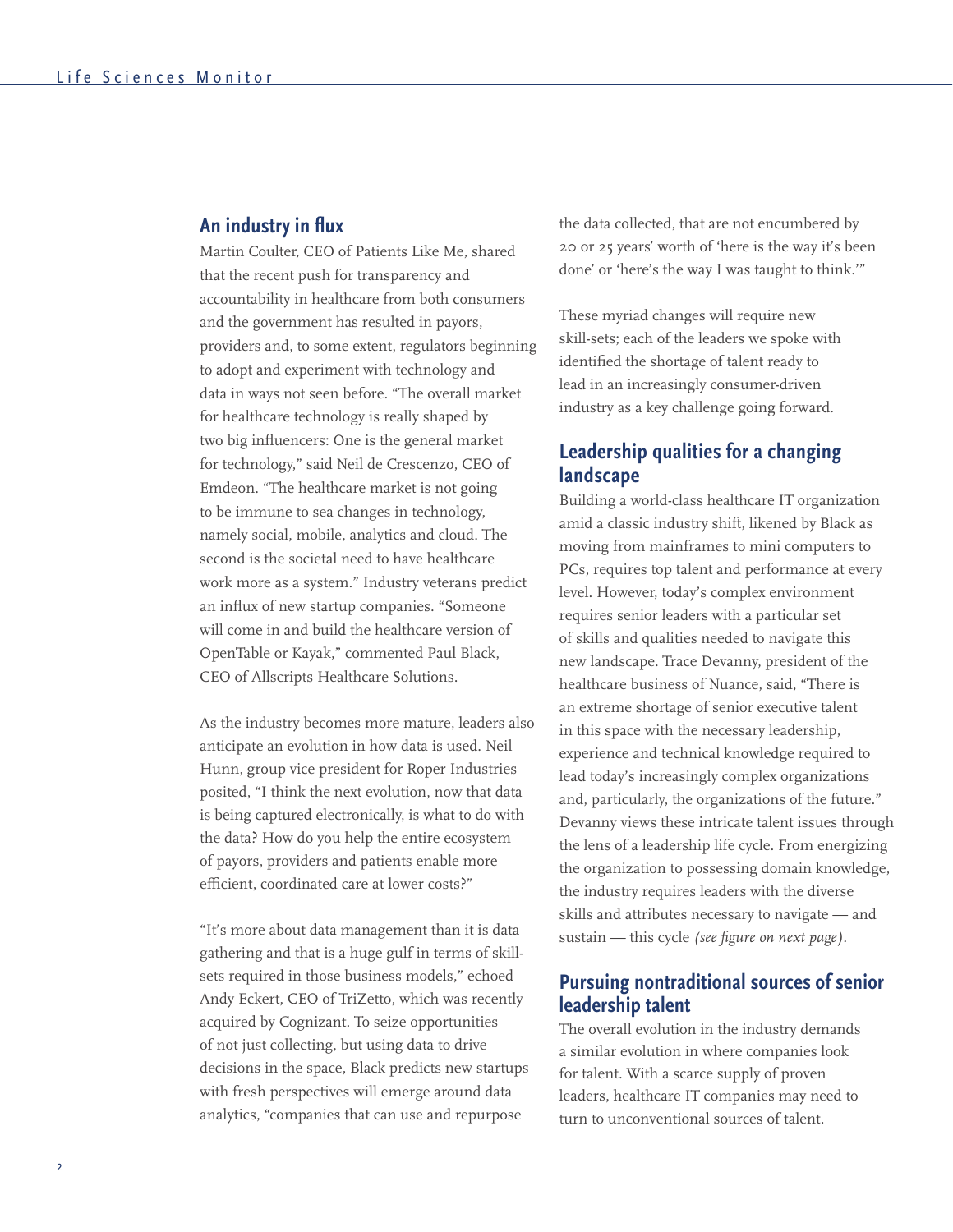

Technology has given consumers access to unprecedented levels of information and, thus, more power than ever before in every purchase decision. Accustomed to superior retail experiences, customers increasingly expect the healthcare industry to deliver the same convenience and seamless experiences provided by the Amazons and Nordstroms of the world. As a result, companies in the industry are realizing they need talent with consumer marketing skills. Organizations highly regarded for their customer service, such as Zappos, become more realistic sources of talent as the industry moves to a more consumer-driven orientation. Coulter anticipates an unprecedented influx of people with consumer experience backgrounds who can help create user-friendly technology solutions, such as elevating typically rudimentary patient portals to the level of today's more sophisticated, intuitive apps that support personal workflow needs.

Given its own transformation, the financial services sector has also become a go-to industry for healthcare IT companies to find talent. "We've had some success bringing people in from larger financial tech companies because they've gone through many of these same changes we're seeing in the healthcare world," said Eckert. "The progress the financial system has made in terms of interoperability, lower costs and efficiency for the consumer is pretty remarkable — and the healthcare system needs the same."

Private equity could also prove a viable source of "smart, aggressive, young, hungry" executives, according to Black, who observed firsthand how one young star of a PE firm who, despite a short tenure consulting in healthcare IT, garnered the respect of CEOs throughout the industry largely by virtue of his intellect and relentless work ethic. In the increasing absence of direct industry expertise, healthcare IT organizations may benefit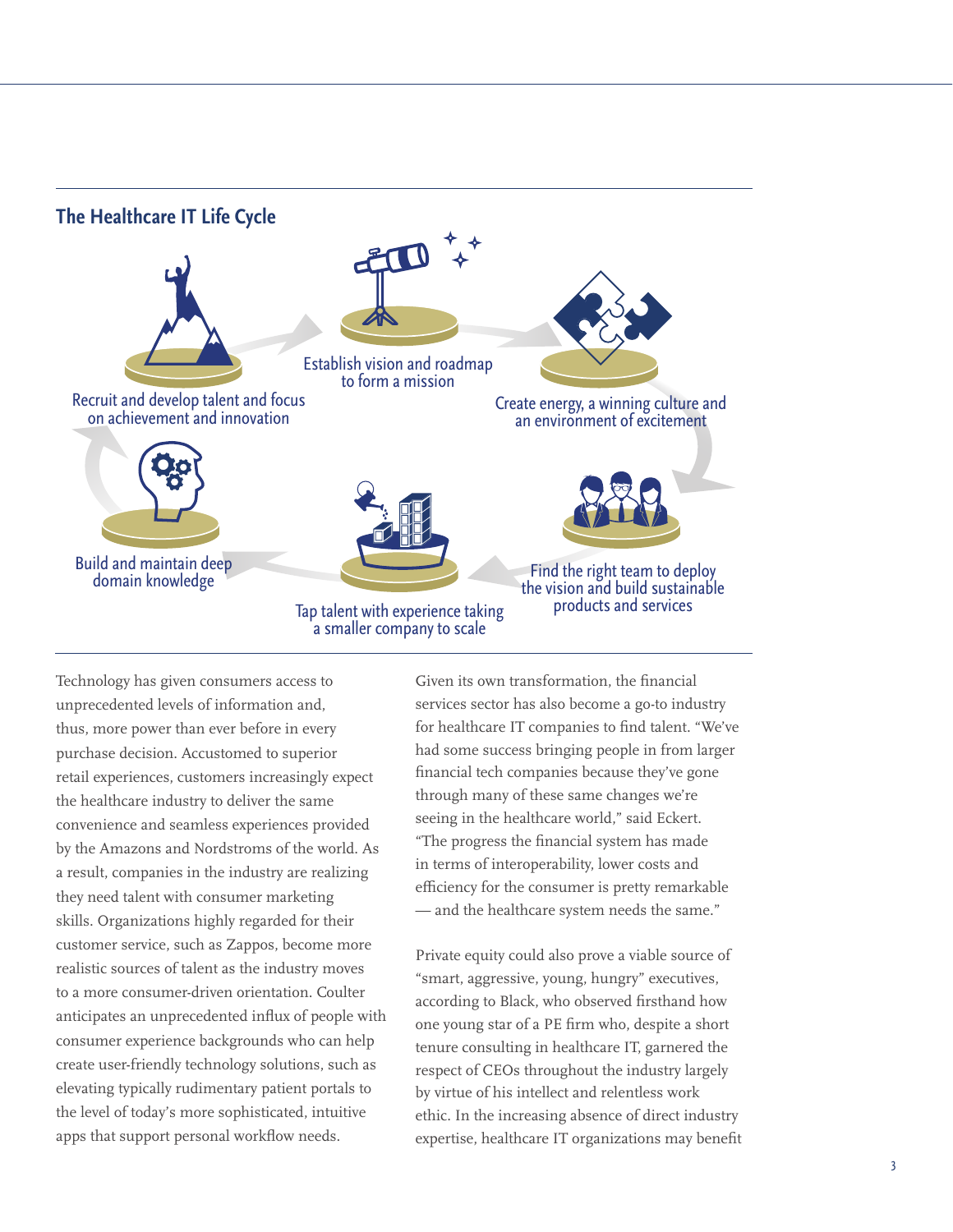from pursuing similar individuals who possess high intelligence and an orientation for action — characteristics generally shared by executives who have successfully switched industries.

Demand will also grow for leaders who can examine and then reengineer processes as the industry continues to change. "You're going to see a real demand for people with a systems understanding who can rethink how business processes can be taken apart and pieced back together," said Coulter. "The industry will need talent who can reimagine how the healthcare world could function and create new operating models that drive value and efficiency." To acquire these new perspectives, some companies have tapped talent from pure software, networking or payments companies. "I think one of the things that is most challenging, yet exciting about recruiting right now is the fact that you're not really in competition with your competitors as an enterprise," said de Crescenzo. "You're only really competing with two types of companies: either a well-funded startup or fast-growing company in Silicon Valley or elsewhere, which has an energized board and management team, or a highly regarded, technologically advanced, scaled company like Google, Amazon or Netflix."

#### **Finding leaders with industry expertise**

Depending on the specific role, industry expertise remains paramount for some. Often, companies do not have the luxury of a lengthy learning curve for new leaders to fully grasp the space's nuances. "I think it's very important to have industry experience," added Coulter, "and an understanding of the market, a familiarity with the sector-specific concepts and language, and a network that can be readily accessed." Many leaders feel this lack of specialized knowledge most acutely in the sales

function, where there is a dearth of talent who can bridge sophisticated offerings with how they fulfill the needs of the provider, payor and patient.

Hunn agrees that for product management roles, you need a leader with domain knowledge, but for other roles focused on the mid- to long-term horizon, companies simply need the best athlete. He also believes that it can be more important for CEOs in the space to be strong builders of talent and operational excellence rather than star product managers.

Others worry that experience in a single type of healthcare-related company may not even be enough to drive a successful strategy amid growing complexity as individual exchanges are built out and disruptors enter the market. "You need to look at somebody who has had multiple different experiences," said Black. "They didn't just grow up in hospitals or a health plan or a clinic. I had a conversation recently with a leader and was awed at his level of understanding of where the market is moving and his strategy for getting from here to there. A lot of that perspective had to do with the fact that he came from a multispecialty clinic."

#### **Building the talent pipeline**

Competition for such multitalented leaders is fierce, but the opportunity to work on innovative technology while making a difference can be a strong magnet. de Crescenzo has witnessed a surge in interest in entering the industry from talented outsiders. "We've seen a lot more people excited to enter the industry and I think that's going to increase the pace of change, but it means that the organizations that have been in the industry need to realize they can't operate at the same pace of innovation that they might have operated in the past," he said. Eckert agreed, "The level of talent that has gravitated toward healthcare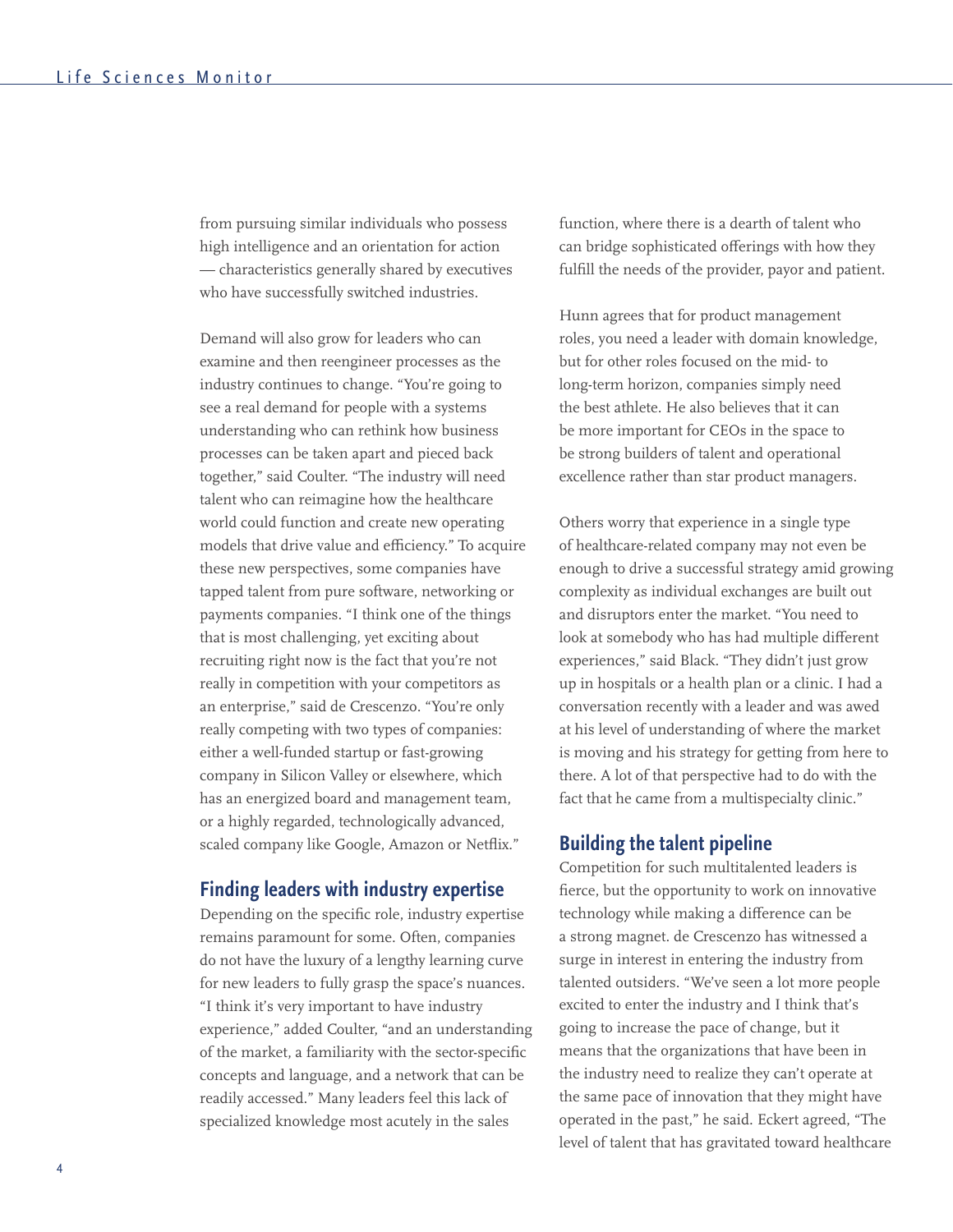IT in the last decade versus the 90s is really night and day. We are seeing a lot of top-tier talent coming into the market. The passion around the business has really grown."

In addition, strong organizational structures and governance practices signal that there is a solid foundation upon which leaders can succeed and grow. Devanny has also found that mentoring programs are valuable recruiting tools.

In light of the overall shortage of leaders ready to take the reins, organizations are looking to cultivate up-and-coming talent and are investing in development. Hunn says he is always looking two levels down the organization for the company's future leaders. Nuance seeks talent at even earlier stages in their careers, recruiting top college graduates so that the company can instill its culture early on and ensure a fit on both sides.

However, the existence of a development program is not enough — it needs to be substantive and allow enough time to learn and deliver results. "In a lot of other organizations, there are training wheels on the general managers," said Hunn. "They have a heavy corporate overlay or they are only a general manger in title, but not function. In our case, we're really grooming true, fully rounded general managers who cover 95 percent of the functions that an independent CEO would." While most GM training programs may rotate the executives after two years, Hunn argues that it takes longer for an executive to "season" and demonstrate results over a true product life cycle.

#### **Prioritizing assessment**

In a space as varied as healthcare IT where the "traditional" leadership profile is outdated for today's needs, assessment of talent becomes even more important. Understanding how these leaders will succeed in highly dynamic, highgrowth organizations is important as companies cannot afford to make a misstep on key hires. In such a purpose-driven industry, the majority of companies place heavy weight on a candidate's fit with the culture. However, it is important to note that even in an organization defined by its mission, culture can be fluid. For example, while Coulter prizes collaboration skills in potential leaders, he acknowledges that as the organization continues to grow and becomes more business-focused, he may have to bring in and leverage selected counter-cultural talent.

Determining whether a candidate is a good cultural fit requires a substantial commitment of time and resources. "There's really no substitute for spending significant time with candidates, especially if they're coming from outside the industry," said de Crescenzo. Candidates meet with a large number of leaders throughout Emdeon, who assess their alignment with the company's five core values while familiarizing them with the culture. After learning the hard way that a poor fit is not always revealed during the interview process, de Crescenzo conducts quarterly reviews of new senior leaders and uses a data-driven approach, championed by the Blackstone Group, to determine if they are accomplishing their objectives.

Roper Industries employs a Socratic method to assess culture fit, opting for long conversations with candidates to draw out answers to key questions: Are they datadriven? What is their communication style? Do they lead or have to be led?

Experts also emphasize screening leaders for their potential to deliver results. The stage of the business can inform how well a leader will fit.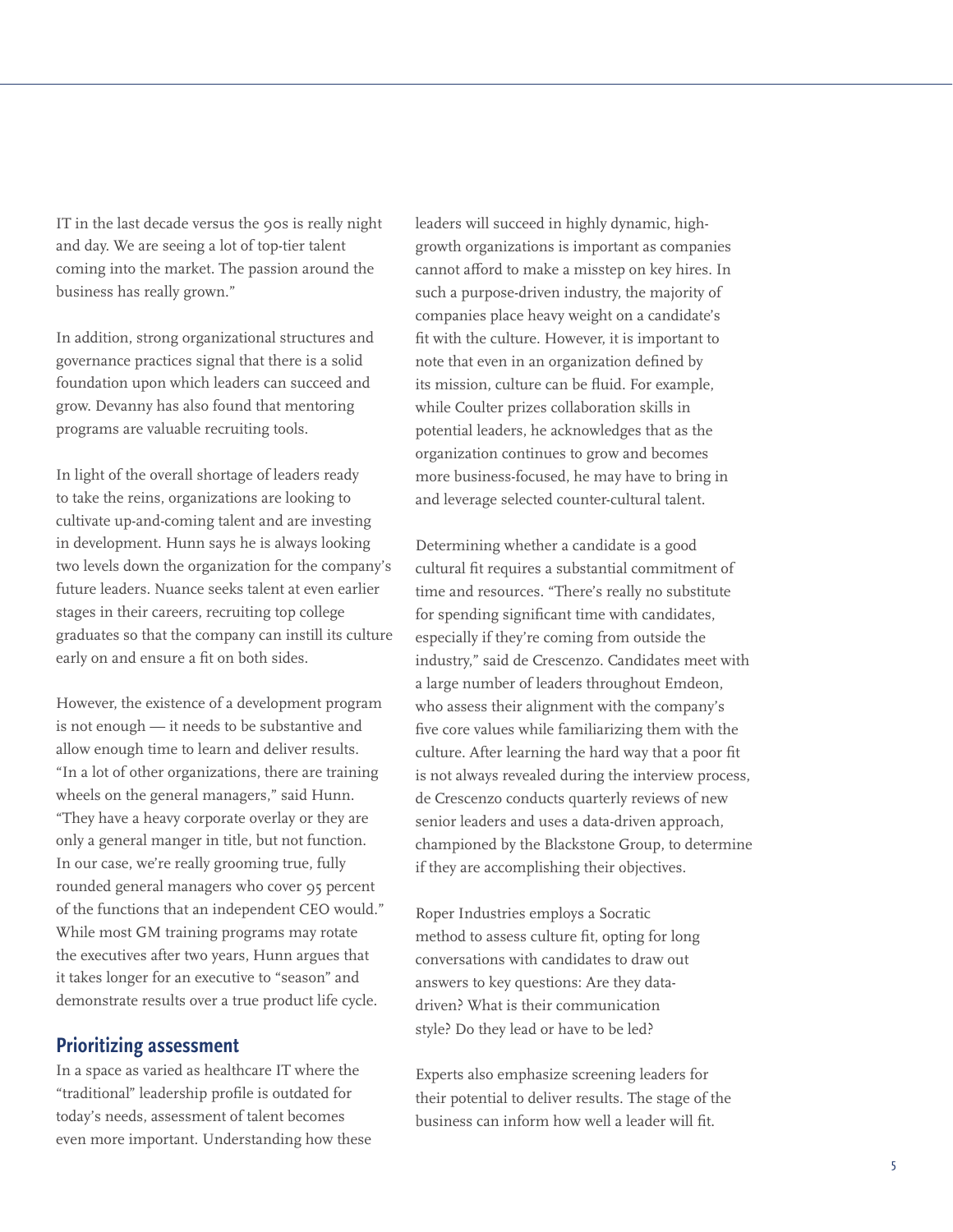#### **How Can Your Board Help?**

In an industry as diverse as healthcare IT, it is no surprise that leaders lean on their boards in varying degrees to help navigate talent issues. The leaders we spoke with felt that recruiting is the responsibility of the entire organization, and a process that can also benefit from the board's perspective. Here are some ways healthcare IT companies view their board's role in talent strategy:

#### **As <sup>a</sup> Partner**

Private equity-funded ventures tend to partner heavily with boards, with some playing an instrumental role in building management teams. de Crescenzo considers Sandy Ogg, partner with Blackstone (which is a lead investor in Emdeon), a true partner in determining an optimal talent strategy. In fact, Blackstone's board members and partners help interview and sell the opportunity to leadership candidates for Emdeon.

#### **As an Adviser**

If directors have significant business expertise, company leaders draw from that deep experience to help them think about organizational improvement and talent issues.

#### **As <sup>a</sup> Sounding Board**

Some take a more hands-off approach, with the CHRO checking in with the board annually to review the talent strategy.

Those coming from a growth-focused business may not be well-suited for a shift to a more mature company and vice versa. In an industry where so few executives have taken a small company to scale, Devanny evaluates whether an executive's previous experience shows he or she has the potential to manage growth and scalability, as well as technology and healthcare knowledge. Eckert also assesses senior executive candidates based on their track records of performance and advancement at large organizations.

#### **Looking ahead**

Healthcare IT industry leaders fully expect the continued blurring of lines as organizations seize new opportunities to manage care across the continuum. Consumers will drive even greater demand for accountability, transparency and more efficient care. More consumer-focused innovations are not far-off "what-ifs," but imminent possibilities. In order to fulfill their missions and compete in the market, healthcare IT companies will need to adjust to a rapid pace of innovation. Many will need to shed the old paradigm of decades-long product testing and deployment; de Crescenzo believes that companies that historically moved at "x" speed will soon need to move at "3x." Succeeding at a heightened pace

amid ambiguity may mean that industry leaders have to take a risk on mold-breaking talent, but they also stand to reap significant rewards.

#### **About the authors**

**Noël Auguston** is a member of Spencer Stuart's global Life Sciences Practice with a focus on the innovative healthcare space, including the healthcare IT, biotechnology, pharmaceutical and health services sectors. She has been a leader in developing Spencer Stuart's expertise in healthcare IT.

**Jason C.W. Hancock** leads Spencer Stuart's Boston office and is the global technology sector leader for the firm's Technology, Media & Telecommunications Practice. He has deep experience working through difficult board dynamics with troubled companies, and expertise building boards and executive teams for cloud computing companies.

**Mark Yowe** is a member of Spencer Stuart's Life Sciences Practice. He previously led the Life Sciences Practice in North America and his search work focuses on C-level positions in the medical device, medical distribution, hospital supply, healthcare services and healthcare IT businesses.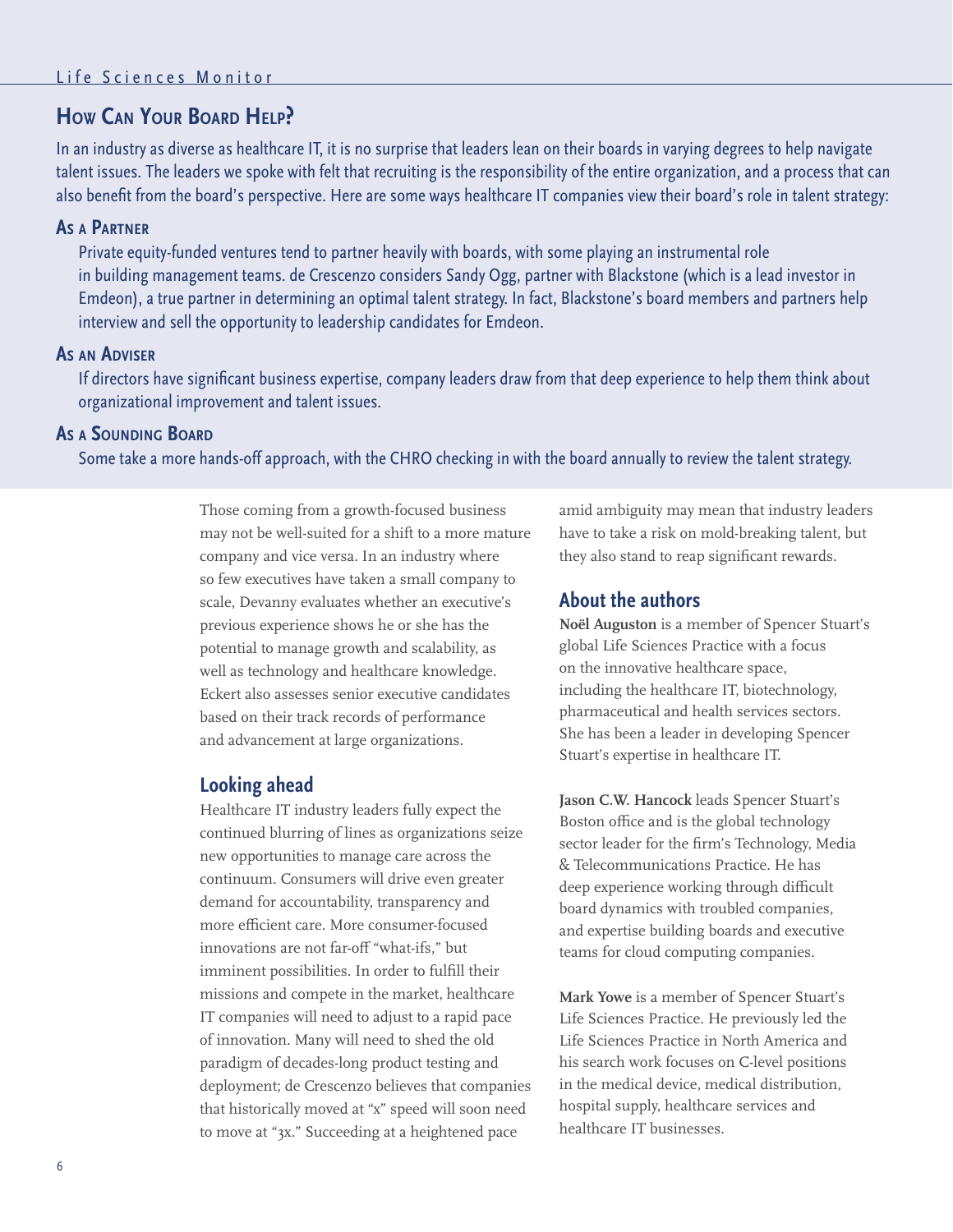### Building a Leadership Team for the Healthcare ORGANIZATION OF THE FUTURE

Excerpted from Building a Leadership Team for the Healthcare Organization of the Future, a joint study by Spencer Stuart and the American Hospital Association in April 2014

Healthcare reform is presenting unprecedented challenges and opportunities for U.S. healthcare organizations. Healthcare delivery is moving away from the traditional fee-for-service system, designed around "sick care" and hospital stays, toward a population health management system with value-based reimbursement and a focus on improving the quality, safety and efficiency of patient care. As the American Hospital Association detailed in two reports, "Hospitals and Care Systems of the Future" and "Metrics for the Second Curve of Healthcare," success in healthcare's "second curve" will require developing and executing new business and service models, forging new partnerships and alliances, and developing new capabilities and approaches to organize effectively around these new models.

As a follow-up to these reports, Spencer Stuart and the AHA examined how changes in the business of healthcare are affecting the leadership, talent and organizational models of hospitals and care systems. An online survey of more than 1,100 executives, primarily from large healthcare systems across the United States, and one-on-one conversations with more than 25 senior healthcare leaders revealed how healthcare organizations are structuring their leadership teams for a dramatically changing healthcare marketplace.

#### **New perspectives on the management team**

Despite expressing confidence in their senior executive team, survey respondents pointed to a number of gaps in their organizations' capabilities. More than half, 54 percent, identified experience in leading nontraditional health partnerships, such as joint ventures or strategic partnerships with payors and retailers, as a primary capability gap

for their organizations. In addition, 48 percent of respondents identified community and population health management experience as a talent gap. Experience in transformational change and change management was cited as a gap by 41 percent of respondents, and 37 percent said their organization lacked advanced financial expertise. Innovative thinking and creativity and data analytics experience were cited as talent gaps by 34 percent and 29 percent of respondents, respectively.

Some talent gaps are being addressed through the addition of new executive team positions to lead and galvanize support for initiatives in top strategic areas. Indeed, 60 percent of survey respondents said the senior management team of their organization is larger today than it was three years ago.

Population health management is an area some organizations are filling through the addition of senior-level positions and teams for example, insurance and risk management experts who can help the organization manage nontraditional risk and risk related to chronic disease management, and quality experts who can identify ways to improve the quality and consistency of healthcare delivery. Thirty percent of respondents said their senior management team includes a risk officer, and 10 percent have a chief population health manager.

A related priority for many healthcare organizations is expanding their capabilities in data analytics to understand how the organization is performing against quality and efficiency targets and identify new opportunities for improving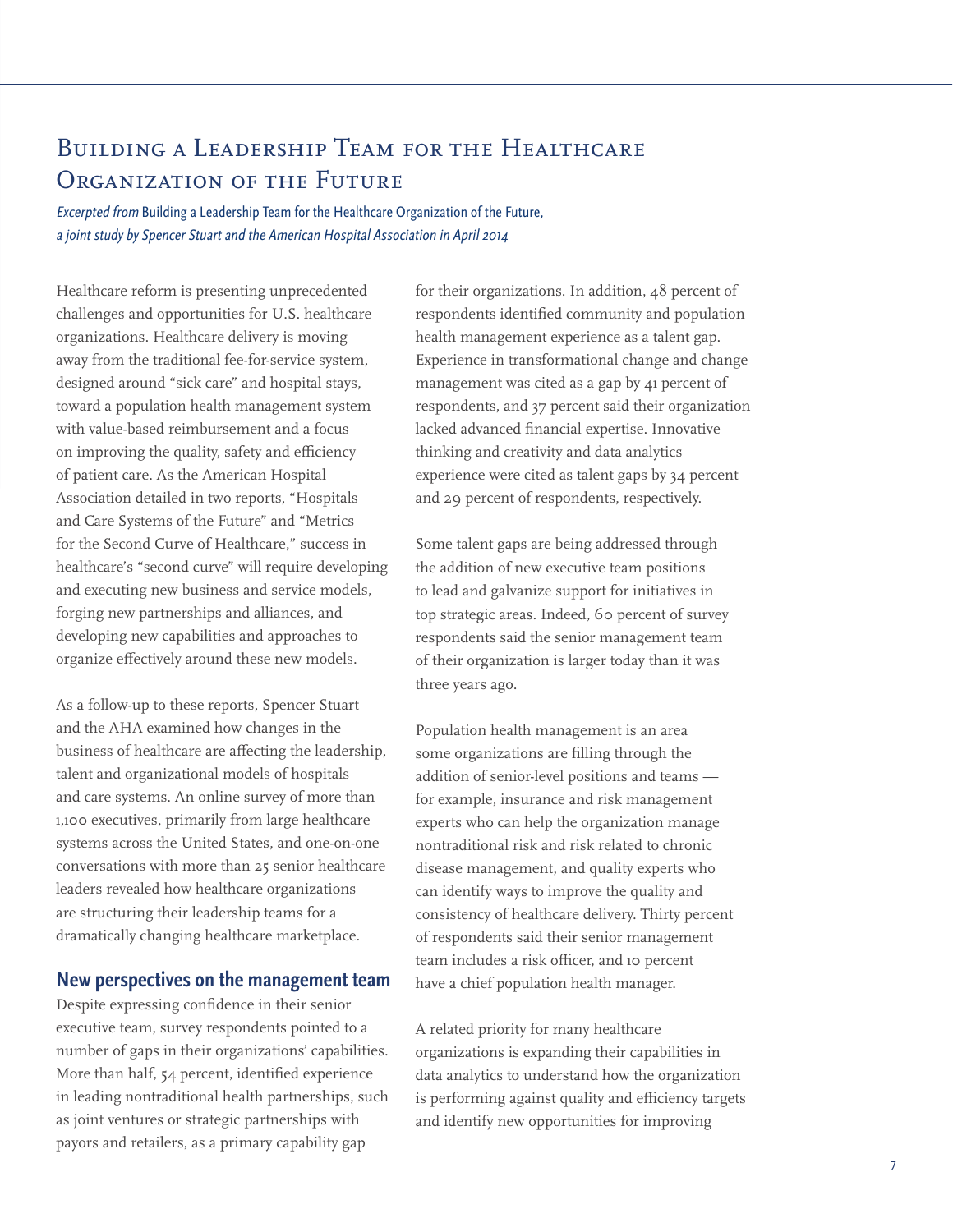patient care and the patient experience. Leadership roles in knowledge management, technology innovation, medical informatics and analytics are becoming more common. Thirty percent of survey respondents said their senior management teams include a chief medical informatics officer. "We're spending a lot of capital building the infrastructure so that, when the day does come, we can make gigantic strides forward in getting these covered lives and managing the associated financial risk of having those lives and premium dollars," one health system CEO commented.

To bolster their ability to drive innovation in healthcare delivery and business models, some healthcare organizations have created leadership positions in strategy and innovation. In the survey, 44 percent of respondents said their senior management team includes a chief strategy officer, and 8 percent have a chief innovation officer. It is not unusual for healthcare organizations creating strategy or innovation roles to look for candidates from digital or e-commerce businesses who are creative, out-of-the-box thinkers.

Some organizations also are establishing executive roles in patient experience — 15 percent of survey respondents said their senior leadership team includes a patient engagement officer to make sure they innovate on the customer service side as well.

Another priority area is operational excellence and clinical efficiency. Executives with titles such as vice president of cost containment, chief population health manager and chief clinical transformation officer are joining management teams to oversee areas such as clinical innovation, care delivery across settings and medical leadership infrastructure.

While many of the leaders with these new job titles are considered part of the senior management team, the survey revealed significant differences in how frequently they are engaged in executive decision-making. For example, 36 percent of respondents said the chief strategy officer is always involved in decision-making, but only 15 percent said the quality officer is always involved. Chief medical informatics officers and patient engagement officers are more likely to be involved in decision-making based on the topic.

#### **Traditional roles evolving**

At the same time that organizations are creating leadership positions to address emerging priorities, traditional hospital roles are changing: They are becoming more strategic and larger in scope in order to respond to the changing demands of the healthcare field.

The chief medical officer (CMO), for example, once was responsible primarily for managing medical staff and physician leaders, often serving as a staff liaison to administrators. Today the role is more operational and strategic, focusing on quality targets and efficiency, strategic planning, long-range forecasting and decision analysis. Increasingly, the CMO drives quality, safety, patient experience, medical staff relations and the coordination of care. Amid the changes of healthcare reform, the CMO is responsible for implementing new care delivery models and analyzing evolving payment methodologies.

Similarly, the responsibilities of the chief nursing officer (CNO) are also broader in scope and more operational. Once viewed largely as an advocate for the nursing staff, the CNO has emerged in some organizations as a chief clinician and patient advocate, with a matrix of relationships and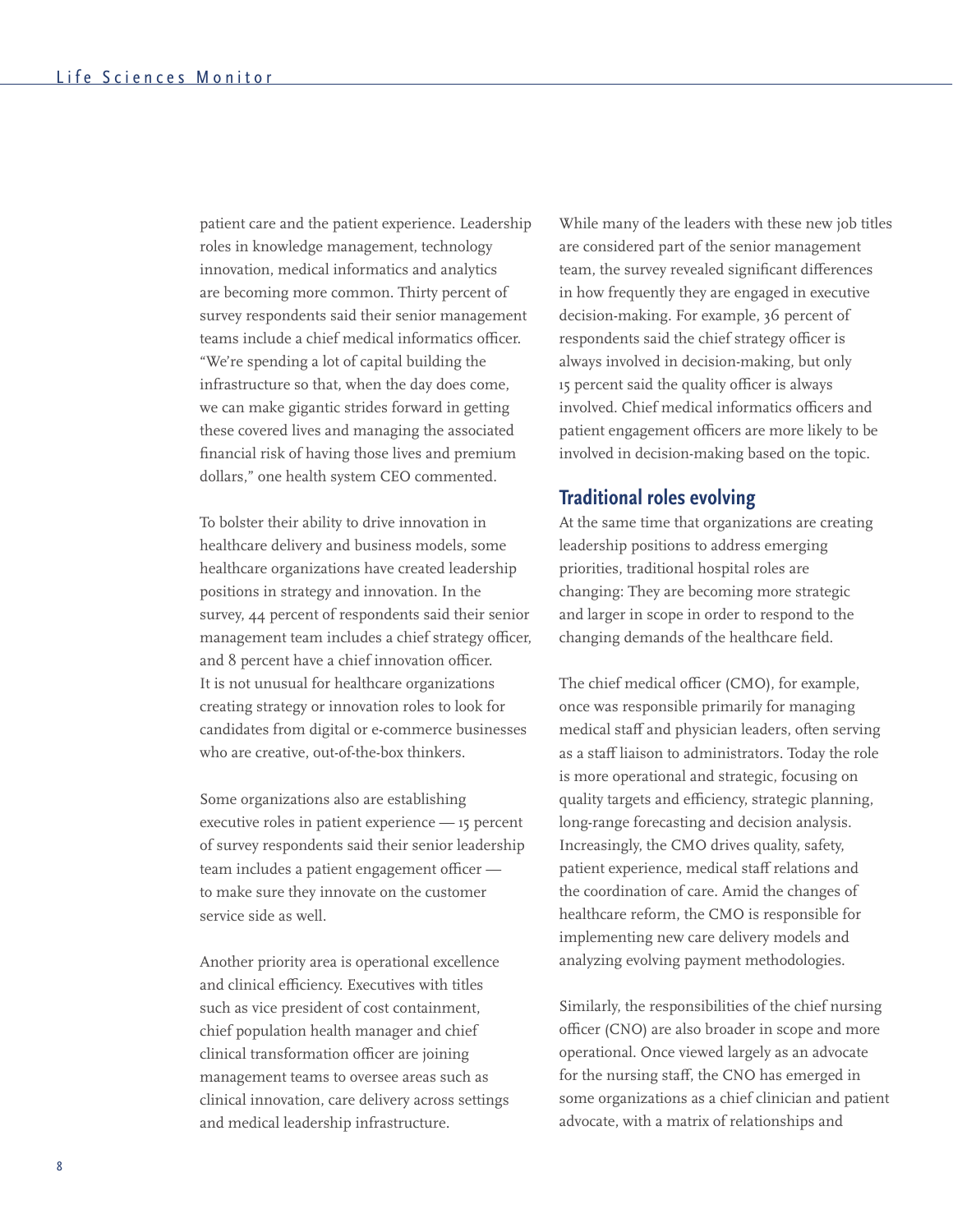responsibilities across the broader organization. Like CMOs, CNOs must increase their knowledge of healthcare delivery across the continuum of care, including pharmacy and care management, and develop relationships across the continuum.

Traditionally viewed as a financial gatekeeper and scorekeeper, the hospital chief financial officer (CFO) is something altogether different today. CEOs are looking to CFOs to be true business partners who not only understand the finances but also can bring perspectives on risk, insurance and clinical issues to strategic decisions. Against a backdrop of market consolidation and growing numbers of mergers, acquisitions and strategic partnerships, CFOs need to help the management team evaluate the upside potential and risks of new business models and opportunities. In a capitalconstrained environment, CFOs will need to find creative solutions for financing new initiatives and better managing the overall operations of the organization. They have to understand the clinical side of the healthcare business and possess the analytical and interpersonal skills to collaborate with clinicians and other administrators to evaluate and manage the organization's risk.

The chief operating officer (COO) is becoming the "integrator in chief," as noted by the AHA's *Hospitals & Health Networks* magazine. The COO is responsible for overseeing the coordination of a range of operational activities, including managing population health outcomes and financial risk, and coordinating inpatient care with physician offices and nonacute services. In addition, the COO's command of operational issues frees more time for the CEO to devote to strategic and external responsibilities, including advocacy, philanthropy and partnerships.

#### **More clinicians in leadership roles**

Hospital and healthcare system leadership once was viewed largely as the purview of nonphysician administrators and, even more recently, administrators have been seen as the primary drivers of strategy and change. That perspective is quickly evolving as hospitals and care systems alter care delivery models, evaluate clinical design and reorganize into service lines. In this changing environment, clinical thinking must be integrated into operational decisions. "It will be critical for clinical leaders to be involved at the top so that change can occur more quickly," one executive noted.

More physicians and nurses are being tapped for leadership roles, including many of the new senior executive positions that organizations are creating to address specific strategic areas. New management team roles, such as vice president of clinical transformation, vice president of medical management and vice president of clinical informatics, are being filled by physician leaders. In addition, physicians increasingly are leading or co-leading newly established or existing service lines and participating in management dyads or triads. Organizations are also creating health system CNO roles to align responsibility for nursing under one person throughout the system, making it easier to escalate standardization and centralize resources across services.

In addition to these roles at the top, many healthcare organizations are establishing a new layer of clinical leadership positions to facilitate the buy-in and engagement of physicians and nurses for care delivery redesign and organizational alignment initiatives. The physicians and nurses who will be most effective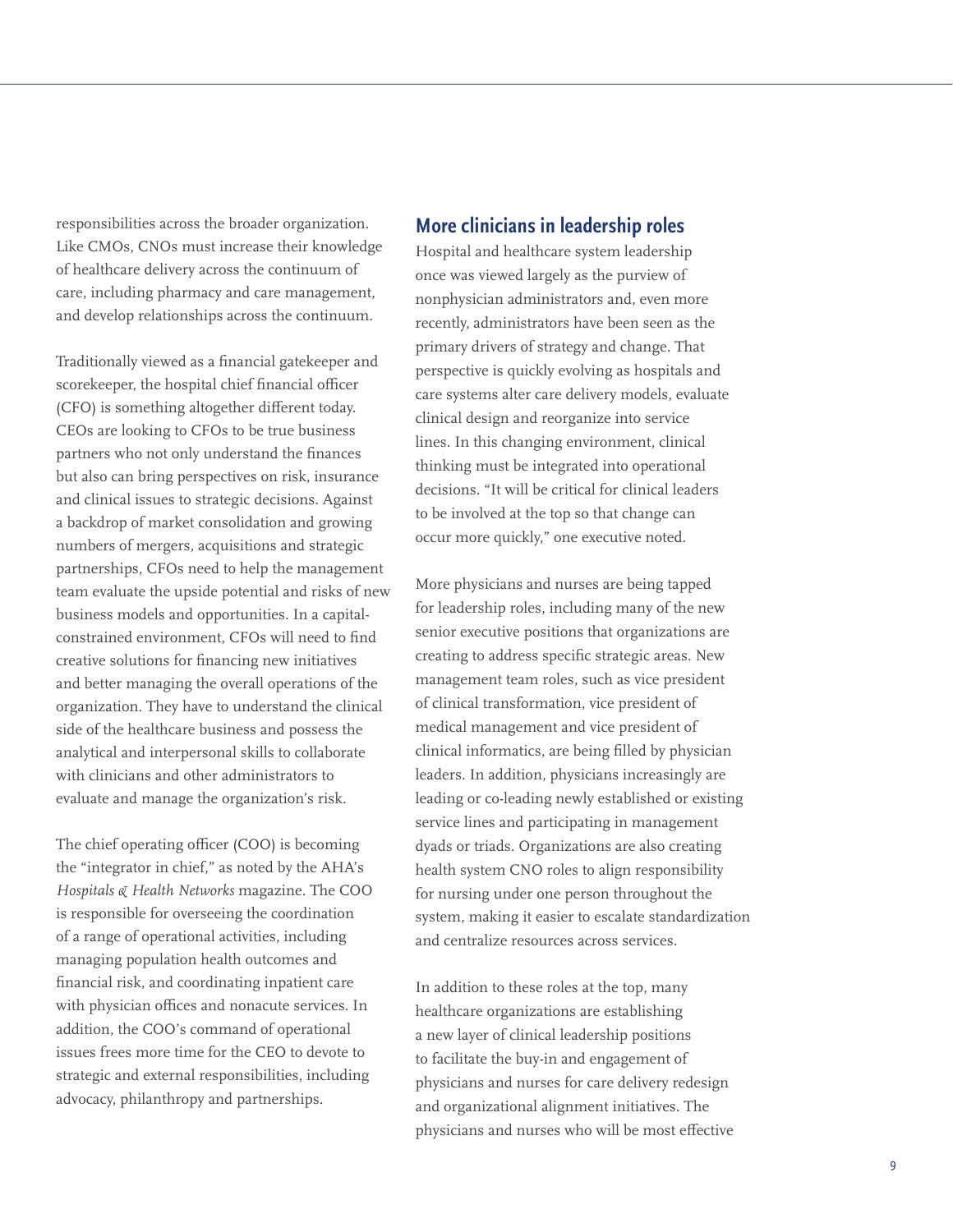in these leadership roles have the ability to work with a variety of constituencies, including their clinical colleagues, the public, external partners and patients in a more patient-centric model. This requires a set of skills that physicians and nurses may not have needed in the past: exceptional interpersonal skills, team-management and team-building skills, an understanding of healthcare economics, analytical skills, and the ability to influence and drive change. For some clinicians, developing a more collaborative mindset may require overcoming deeply ingrained perceptions; as one physician noted, "In medical school, teamwork was called cheating."

#### **Building the leadership team for the future healthcare organization**

How are healthcare organizations building leadership teams with the capabilities that they need today and for the future? Typically, hospitals and care systems are relying on a combination of external recruiting — including executives from outside the healthcare field and leadership development and training.

Executives from outside healthcare may bring much-needed skills and a fresh perspective on the business, and many hospital and care system leaders express a preference for executives from outside the sector for marketing, strategy and innovation roles, for which creativity and innovative thinking are critical. But there are risks to these hires — namely, that healthcare is a complicated and regulated field that can represent too steep of a learning curve for newcomers, particularly for hospital operations and finance roles. Frequently, healthcare leaders gravitate toward job candidates with at least some healthcare experience. Spencer Stuart continues to see a preference for non-healthcare candidates for

certain roles, especially marketing, innovation and strategy leadership roles, when candidates with pure healthcare backgrounds do not seem as fresh by comparison. Meanwhile, hospitals and care systems are becoming a more attractive career option for some executives outside the sector, some of whom are interested in being part of a field undergoing a major transformation.

Organizations can minimize the risk when promoting internally or hiring from outside the sector by carefully defining the technical knowledge and leadership skills that are required and consistently assessing candidates against those capabilities. Given the pace of change in healthcare, both external and internal candidates should have a track record of working in environments of change and ambiguity.

#### **Conclusion**

As the healthcare field continues to move toward the second curve, hospitals and care systems are putting in place the structures, processes and teams to compete in a value-based healthcare model. This model focuses on quality, safety, efficiency, population health management, patient engagement and seamless care delivery across the continuum. To be successful, healthcare organizations will need to do the following:

- Adopt flexible organizational structures, processes and cultures that allow them to adapt quickly and efficiently to market opportunities and changes. This is a time to be nimble. Each member of the team must more than carry their own weight in a changing environment.
- Based on the strategic priorities and direction of the organization, define the capabilities that will be needed by the senior leadership team going forward. Identify talent gaps and thoughtfully consider how to best address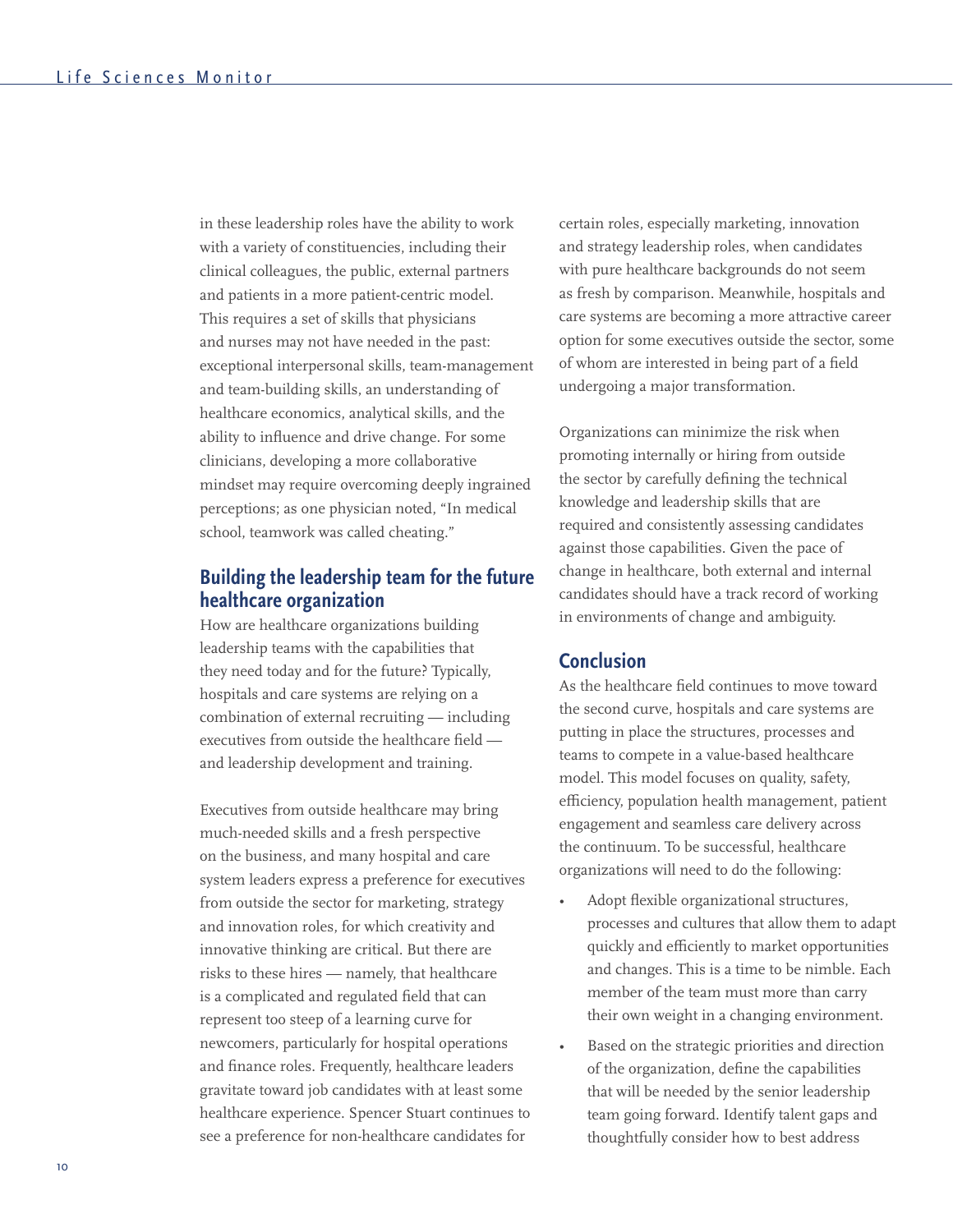gaps, whether through training, leadership development or targeted recruiting of leaders from outside the healthcare field.

- Experiment with different organizational approaches to stimulate collaboration, improve operational efficiency and promote standardization across the organization in order to provide high-quality, coordinated care for patients. Senior executives must work together as a team and realize that the organization's leadership roles and management structures must adapt to the new demands on hospitals and care systems.
	- Develop change management as a core competency. Executives across the organization need to have business judgment, strategic insight, comfort with uncertainty, social intelligence, selfawareness and people management skills to manage in a changing environment. Embracing change and taking prudent risks are musts in today's environment.

#### **About the authors**

**Alexis Stiles** leads Spencer Stuart's Healthcare Services Practice. She specializes in senior-level academic healthcare as well as C-level recruitments across the broad spectrum of healthcare services.

**Jennifer Heenan** is a member of the firm's Healthcare Services and Life Sciences practices, specializing in senior recruitment for academic medical centers, integrated health systems and physician organizations, as well as nonprofit and educational institutions.

**Jack Schlosser** is a member of the Life Sciences and Healthcare Services practices, as well as the Board and Education, Nonprofit & Government practices. He concentrates on working with healthcare organizations to recruit chief executive officers, board directors and other senior-level executives.

**Kathryn Sugerman** is a member of the firm's Healthcare Services, Life Sciences and Education, Nonprofit & Government practices. With a combined clinical practice and healthcare consulting background, Kathryn works extensively with healthcare clients to recruit both traditional and nontraditional leaders.